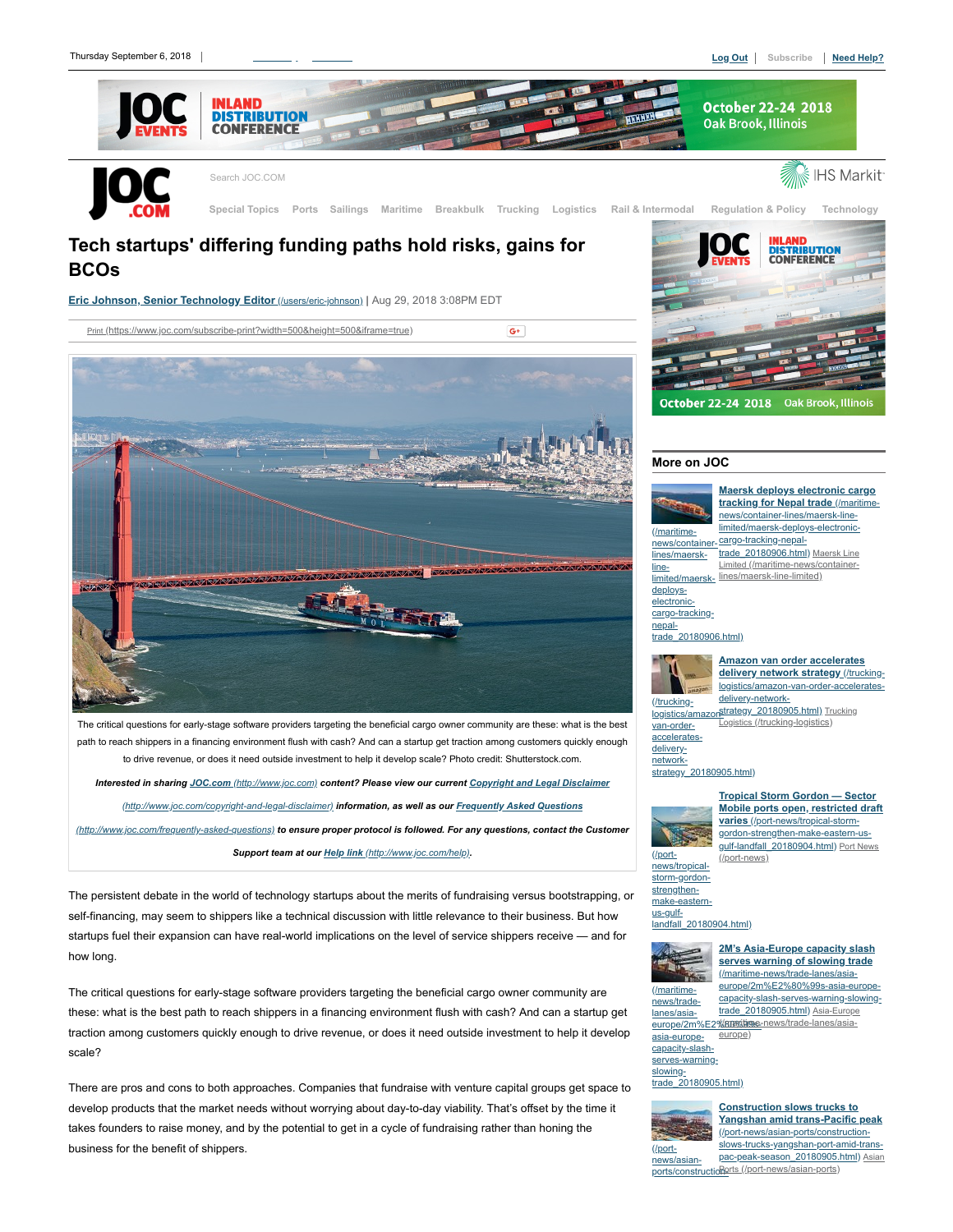Companies that bootstrap can spend their time building a business that must be necessarily profitable, however, they risk missing opportunities to solve higher-level industry problems that they might be able to tackle if free from the constraints of needing to be profitable.

## **Go it alone or seek cash?**

"When we stopped fundraising we were able to concentrate much more on how to drive true profitable business and get closer to our customers," said Cory Margand, CEO of the freight rate marketplace SimpliShip. "That being said, it also significantly delayed our product development."

And therein lies the rub when it comes to which path logistics software startups should take. Chasing venture capital money is impactful for a young tech company because it's time-consuming, and can distract from the company's ability to focus on product development and customer engagement. Second, it can signal that a company is headed down a certain track — that is, one defined by growing topline revenue and seeking additional rounds of funding.

This model is unmistakably tied to venture capital (VC) firms, the ambitions of which are generally not to foster the steady advancement of a solid, profitable company, but to back a company with the potential to transform an industry. In other words, VCs are not looking for a profitable regional taxi company, they're looking for Uber. [\(https://www.joc.com/trucking-logistics/trucking-freight-brokers/uber-freight-expands-reach-small-us-truck-fleets\\_20180604.html\)](https://www.joc.com/trucking-logistics/trucking-freight-brokers/uber-freight-expands-reach-small-us-truck-fleets_20180604.html)

"To me, it comes down to, are they operating a good business or are they not?" said Chris Kirchner, founder of the supply chain connectivity platform Slync. "And that gets lost in this idea of changing the world."

Color Kirchner unimpressed with the VC model. A recent arrival to the belly of the VC beast, the San Francisco area, Kirchner has resisted the advances of nearby Silicon Valley investors that he believes don't know enough about logistics and are too concerned with top-line growth.

### **An evaluation of the VC system**

"VCs want you to raise more money," he said. "They show paper gains every time you raise, they acquire more of the company. VCs operate on greed, power, and fear, meaning money, control, and fear that they'll miss out on the next \$1 billion company. It's a power dynamic — because they have the cash, they think they have control. But cash is a commodity — there's a lot of people with a lot of money. We've raised \$2.5 million, but there's no one investor with more than \$400,000 in us. No one in the VC world period."

Kirchner said the cycle of raising money to get to the next round, while tried and true in Silicon Valley, doesn't serve logistics customers well.

"That's at the core of what's wrong with the fundraising," he said. "They get so lost in fundraising that they don't ask what's my revenue target. What's going to help my customers? The only time revenue is brought up is, what do we need to get to our new round?"

While Kirchner explored the VC route, he eventually turned them down. "I don't want to get in this cycle of continually raising money," he said. "I want to focus on my fiduciary duty and my customers. My customers don't care if I raise another dime, and neither do my investors."

Margand noted a similar experience: "Raising capital is extremely time-consuming and draining unless you have such a wide and close network or previous exits that ensure you can raise funds at the snap of your fingers. I also think that this is due to the fact that the typical seed investor now seems to be looking for more mature businesses with significant annual run rate, which makes it challenging."

There's no doubt fundraising is a burden for founders, even those whose business plans revolve around multiple rounds of funding. As Ryan Petersen, CEO of the digital freight forwarder Flexport, (https://www.joc.com/international[logistics/logistics-providers/flexport-proving-global-logistics-has-room-better-ideas\\_20180130.html\)](https://www.joc.com/international-logistics/logistics-providers/flexport-proving-global-logistics-has-room-better-ideas_20180130.html) put it to *American Shipper* in September 2016 when the company announced a \$65 million Series B round of funding that was more than it had initially planned to seek, "fundraising was such a big pain, I didn't want to do it again for awhile." The company raised a Series C round, worth \$110 million, a year later and then added another \$100 million in strategic investment from the Chinese parcel giant SF Express in April 2018, six months after the Series C.

slows-trucksyangshan-portamid-trans-pacpeak[season\\_20180905.html\)](https://www.joc.com/port-news/asian-ports/construction-slows-trucks-yangshan-port-amid-trans-pac-peak-season_20180905.html)



adds-vesselstrongeraustralia-ironore-

(/breakbulk/aal-australia-iron-ore-**AAL adds vessel on stronger Australia iron ore demand** (/breakbulk/aal-adds-vessel-strong

[demand\\_20180905.html\)](https://www.joc.com/breakbulk) Breakbulk (/breakbulk)

[demand\\_20180905.html\)](https://www.joc.com/breakbulk/aal-adds-vessel-stronger-australia-iron-ore-demand_20180905.html)



**[Concor works to lure Indian rail](https://www.joc.com/international-logistics/concor%E2%80%99s-longer-intermodal-storage-time-ups-pressure-3pls-warehouses_20180905.html) customers with more free time** (/internationallogistics/concor%E2%80%99s-longer-

logistics/concor%dexxededederage-time-ups-pressurestorage-timeups-pressure-3pls-

3pls-warehouses\_20180905.html) [International Logistics](https://www.joc.com/international-logistics) (/internationallogistics<sup>)</sup>

warehouses\_20180905.html)

#### **[More News & Analysis](https://www.joc.com/news)** (/news)





#### **Webcasts**



[\(https://onlinexperiences.com/Launch/QReg/ShowUUID=C5C](https://onlinexperiences.com/Launch/QReg/ShowUUID=C5C104D0-6A43-4083-B3D1-9B12CF2C6230&AffiliateData=W180913hp) 6A43-4083-B3D1- 9B12CF2C6230&AffiliateData=W180913hp) **The Automotive Supply Chain and the Rocky Road Ahead** [\(https://onlinexperiences.com/Launch/QReg/ShowUUID=C5C](https://onlinexperiences.com/Launch/QReg/ShowUUID=C5C104D0-6A43-4083-B3D1-9B12CF2C6230&AffiliateData=W180913hp) 6A43-4083-B3D1- 9B12CF2C6230&AffiliateData=W180913hp) Sep 13, 2018 2:00PM EDT **LEARN MORE »** [\(/webcast/automotive-supply-chain](https://www.joc.com/webcast/automotive-supply-chain-and-rocky-road-ahead)and-rocky-road-ahead)



Cool Cargoes: Where Is the Reefer Market Headed? Sep 27, 2018 2:00PM EDT **LEARN MORE »** [\(/webcast/cool-cargoes-where-reefer](https://www.joc.com/webcast/cool-cargoes-where-reefer-market-headed)market-headed)



Fourth-Quarter Trucking Outlook: Analyzing the Peak Season Oct 11, 2018 2:00PM EDT **LEARN MORE »** [\(/webcast/fourth-quarter-trucking](https://www.joc.com/webcast/fourth-quarter-trucking-outlook-analyzing-peak-season)outlook-analyzing-peak-season)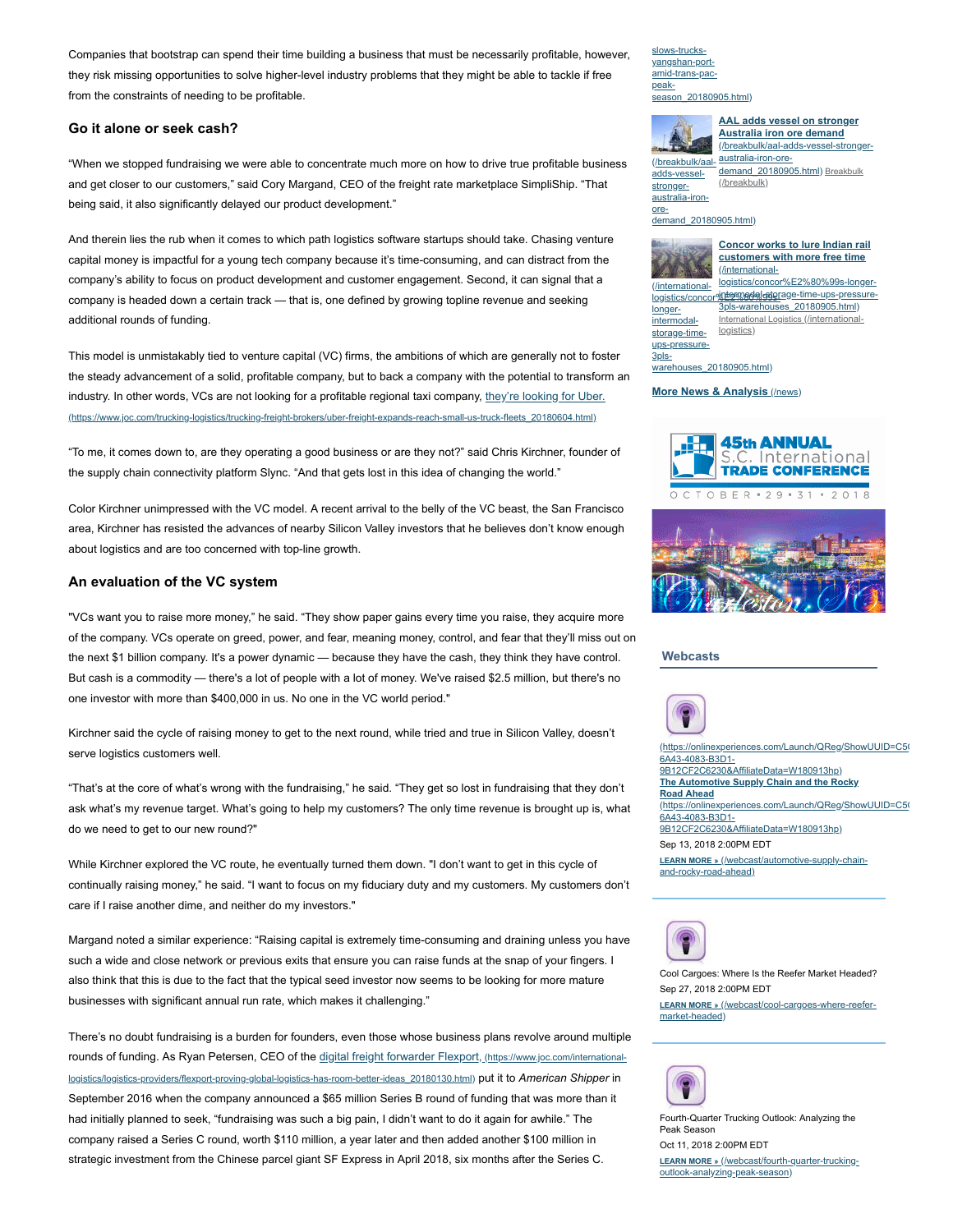## **Fundraising's chic quality**

## But there's no doubt that fundraising brings a certain cache in the tech industry. As the serial technology entrepreneur Rand Fishkin phrased it on Twitter in August, "Make \$10mm. Crickets.

Raise \$10mm. Everyone writes about you. You get invited to all the hot events. Your network goes crazy with congratulations. This is how we get a culture that trains founders to raise \$\$ > make \$\$."

In today's environment, with VC groups itchng to invest in some undiscovered part of the logistics industry, Margand and Kirchner are the outliers. The vast majority of logistics startups have taken some money from VCs, whether in the form of a pre-seed, seed, or Series A, B, or C rounds.

"More or less, it's a math problem," said Nina Luu, CEO and co-founder of the shipment management software startup Shippabo [\(https://www.joc.com/trucking-logistics/tracking-incoming-teus-called-key-finding-portside-us-](https://www.joc.com/trucking-logistics/tracking-incoming-teus-called-key-finding-portside-us-trucks_20180529.html)

trucks\_20180529.html). "It depends on how big the market is, the go-to-market strategy. Whether the company is revenue- or growth-focused. And the question surrounding fundraising should be tied to what you decide your business strategy is."

Luu has had experiences on both sides of the fence. Shippabo has raised \$950,000 in venture capital money, but she bootstrapped the previous company she founded, a home textile importer.

"We had a discussion about whether to have fundraising or not, but ultimately decided against it," she said. "At Shippabo, we're a very software-focused company. The benefit of VC money is you can focus on product market fit. Building software takes time, and the buying process takes time. And shippers often have never bought software like ours before, so it's like a new market. So how do we leverage a venture-backed business and empower users in a way that matters."

To Luu, fundraising allowed her company the space to grow into its market, and to develop that market from an internal talent and customer product fit perspective.

"Recognizing that a lot of people have freight forwarding experience but have never been in software," she said. "And recognizing the quality of revenue through product market fit, as opposed to gaining revenue to just stay alive."

## **VC community's different objectives, economics**

For many observers of the flood of VC money into logistics, the avoidance of profitability is anathema to their experience running companies that had to yield profit. That's a tough habit to break.

"VC is based on hope and promise and the ability to generate revenue and growth," said Jon Slangerup, CEO of American Global Logistics (AGL). "VC rewards the physical growth — not just revenue growth but infrastructure growth. As many people and points of location as possible. Create critical mass. It is a proven model. The trouble is, the success ratio is very low."

Slangerup, who took over at the top of AGL as part of a private equity investment group, also has experience on the VC side, having led a logistics startup in the early 2000s. In private equity, he said, it's the opposite, with the focus on buying already successful businesses and making them better.

It's a model that Kirchner believes in as well. "The private equity space I think is great for entrepreneurship, because it's responsible. They want companies that are generating profits."

Indeed, the amount of private equity money invested into logistics technology (https://www.joc.com/technology/logistics[start-overcomes-national-cryptocurrency-crackdown\\_20180730.html\)](https://www.joc.com/technology/logistics-start-overcomes-national-cryptocurrency-crackdown_20180730.html) far exceeds the venture capital money that has recently penetrated the market. Just this week, Summit Partners acquired the transportation management software (TMS) provider MercuryGate for an undisclosed sum, having already made an investment in Infor, which itself bought the global visibility and shipment execution software provider GT Nexus in 2015 for \$675 million. In 2016, the private equity groups Blackstone and New Mountain Capital invested \$575 million in the supply chain software provider JDA. Another capital group, TPG Capital, has invested in TMS provider Transporeon, supply chain design software company LLamasoft, and global trade management software provider BluJay Solutions.

**[More Webcasts](https://www.joc.com/webcasts)** (/webcasts)



#### **White Papers**

## **SCHNEIDER**

[\(https://subscribe.joc.com/schneider1\)](https://subscribe.joc.com/schneider1) **[What Every Cross-Border Shipper Must Know](https://subscribe.joc.com/schneider1)** (https://subscribe.joc.com/schneider1) **LEARN MORE »** [\(/whitepaper/what-every-cross](https://www.joc.com/whitepaper/what-every-cross-border-shipper-must-know)border-shipper-must-know)



#### **SAMSUNG SDS**

[\(https://subscribe.joc.com/samsung\\_aug13/\)](https://subscribe.joc.com/samsung_aug13/) **[Supply Chain & Logistics Intelligence in the Age](https://subscribe.joc.com/samsung_aug13/) of AI, IoT and Blockchain** (https://subscribe.joc.com/samsung\_aug13/) **LEARN MORE »** (/whitepaper/supply-chain-logistics[intelligence-age-ai-iot-and-blockchain\)](https://www.joc.com/whitepaper/supply-chain-logistics-intelligence-age-ai-iot-and-blockchain)

#### **C.H. ROBINSON**

[\(https://subscribe.joc.com/chrobinsonjuly18/\)](https://subscribe.joc.com/chrobinsonjuly18/) **[Make Global Supply Chain More Effective with](https://subscribe.joc.com/chrobinsonjuly18/) Internet of Things** (https://subscribe.joc.com/chrobinsonjuly18/)

**LEARN MORE »** (/whitepaper/make-global-supply[chain-more-effective-internet-things\)](https://www.joc.com/whitepaper/make-global-supply-chain-more-effective-internet-things)

**[More Whitepapers](https://www.joc.com/whitepapers)** (/whitepapers)

#### **Podcasts**





 [\(/podcast/emergency-management](https://www.joc.com/podcast/emergency-management-corpus-christi)corpus-christi) **Emergency Management at Corpus Christi**

[\(/podcast/emergency-management-corpus-christi\)](https://www.joc.com/podcast/emergency-management-corpus-christi) **LEARN MORE »** [\(/podcast/emergency-management](https://www.joc.com/podcast/emergency-management-corpus-christi)corpus-christi)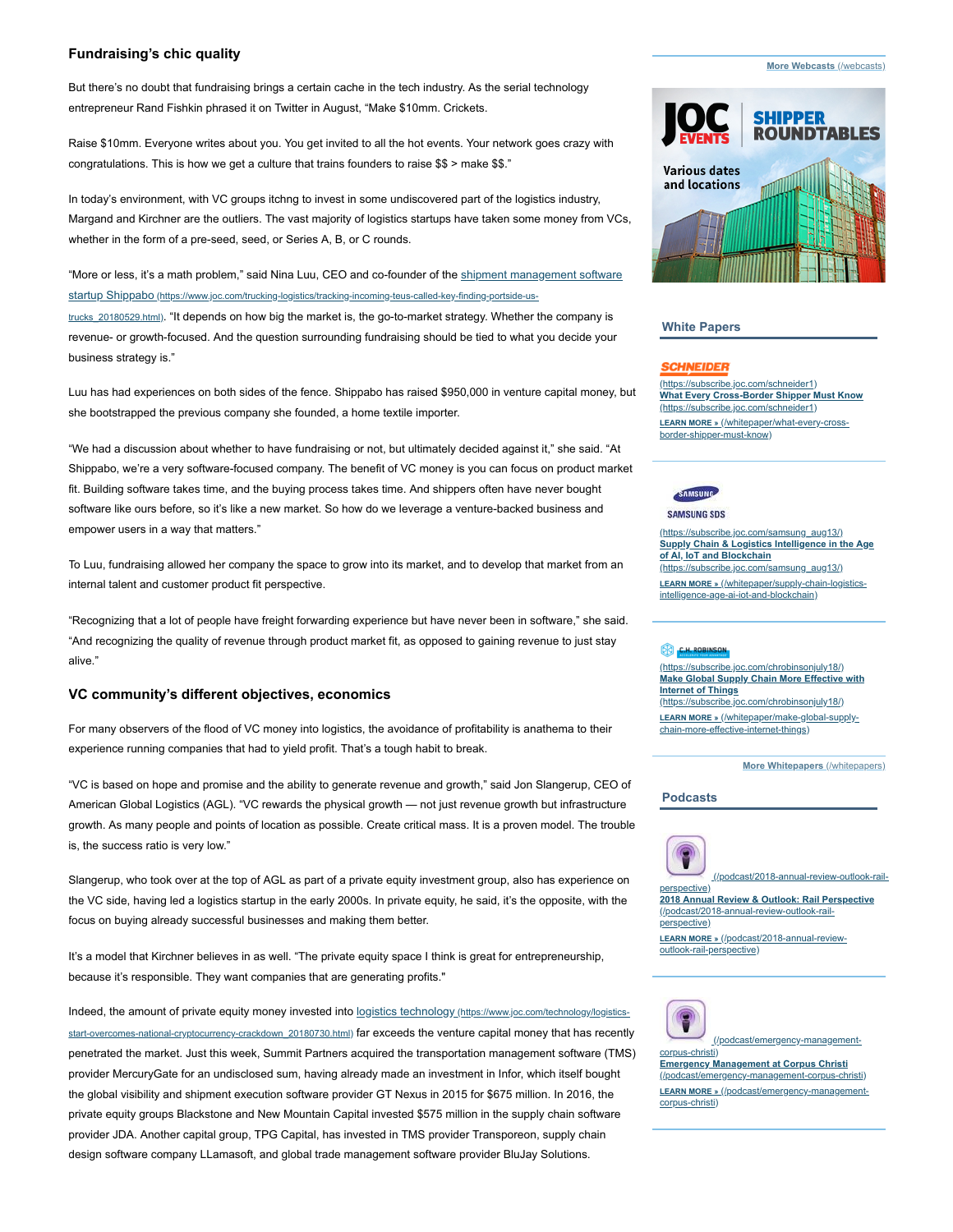All these investments were made in established, profitable software providers. Of course, most of these companies were once startups, backed by their own crop of early stage investors. And many startups today see the end game as luring private equity groups into a \$500 million to \$1 billion investment.

"Is it a bad idea not to be profitable?" Luu said. "VCs have their own economics they work through, but as an investor they try to understand your business. They're trying to figure out whether they're investing in something that can be that home run."

For early stage companies, the issue is first finding a product that drives a certain level of revenue and then scaling once that fit is found.

"It's hard to be profitable because you're going to have to build on that software," she said. "The revenue has to be repeatable and scalable. That's about renewal rate, retention, and acquisition costs getting lower."

Luu cited an article in the tech journal SaaStr that she keeps close at hand for reference.

"If you're going with a software model, it's hard to get to the first \$2 million in annual revenue," she said. "And the vast majority of these companies will fail between \$2 million to \$10 million. But once you hit \$10 million, it's about scaling it to \$100 [million], because you've found that profit fit. And then it's no longer about survival. It's about how you get to \$100 million and whether there are existing players who have entered your market."

A recent example of this scale through revenue is SwanLeap, a TMS provider recently named by *Inc.* magazine as the fastest growing private company in the United States. The company had \$100 million in revenue in 2017 and CEO Brad Hollister told *Inc.* he expects to earn more than \$400 million in 2018. He also said he turned down venture capital investment for a prior supply chain software startup because he didn't think the product was going to be adopted by the industry.

It's an inexact science, and that makes for a difficult-to-navigate environment for shippers determining where to invest their precious logistics technology budgets. Shippers would do well to study not just the software capabilities of their chosen service providers, but also how much money those companies have raised and what that says about their ability to serve them and remain viable entities.

Again, one path is not right for every startup. Luu, for instance, suggested that service provider startups might need a more continuous flow of VC funding because their requirements to scale often involve opening offices and hiring more customer-facing personnel, as opposed to pure software providers, who can concentrate the proceeds of their funding on engineering.

#### **Flexport's experience**

Sanne Manders, Flexport's chief operating officer, said on a recent podcast hosted by Radu Palamariu, managing director of Morgan Philips Executive Search, that the company has indeed split its more than \$300 million in funding on building its tech and its global footprint.

"In general, what do we do with the money?" he said. "Most of it goes into technology development. People think we subsidize freight, but we've never done that. It goes into building a warehousing infrastructure. Strategic investments with relatively short-term payback on the infrastructure side and a lot of long-term investment on the technology side."

The other thing to consider is the exit. While every company is for sale at the right price, in general, principles at profit-seeking logistics companies generally don't eye quick exits. But it is a feature of technology startups to either be bought at a sizable multiple, or to land an initial public offering. And that means the amount of venture capital investment a startup takes on makes a difference.

"Would you rather raise just \$2 million in one round at a \$8 million valuation and sell for \$50 million a couple years later?" Margan said. "Or, raise \$50 million through six rounds and only have the option to sell for, let's say \$500 million plus? Realistically, in SaaS, you will need more than one round but maybe not. Either way, I'd much rather be the former."

It's impossible to generalize, but Margand said a good formula for a logistics startup might start with a \$1.5 million to \$2 million seed round or Series A, followed 12 to 18 months later by a second round of \$6 million to \$10 ЮC

 $($ /podcast/east-supporting investment-long-beach) **[East Coast Supporting Investment By Long](https://www.joc.com/podcast/east-coast-supporting-investment-long-beach) Beach** (/podcast/east-coast-supporting-invest long-beach) **LEARN MORE »** [\(/podcast/east-coast-supporting](https://www.joc.com/podcast/east-coast-supporting-investment-long-beach)investment-long-beach)

**[More Podcasts](https://www.joc.com/podcasts)** (/podcasts)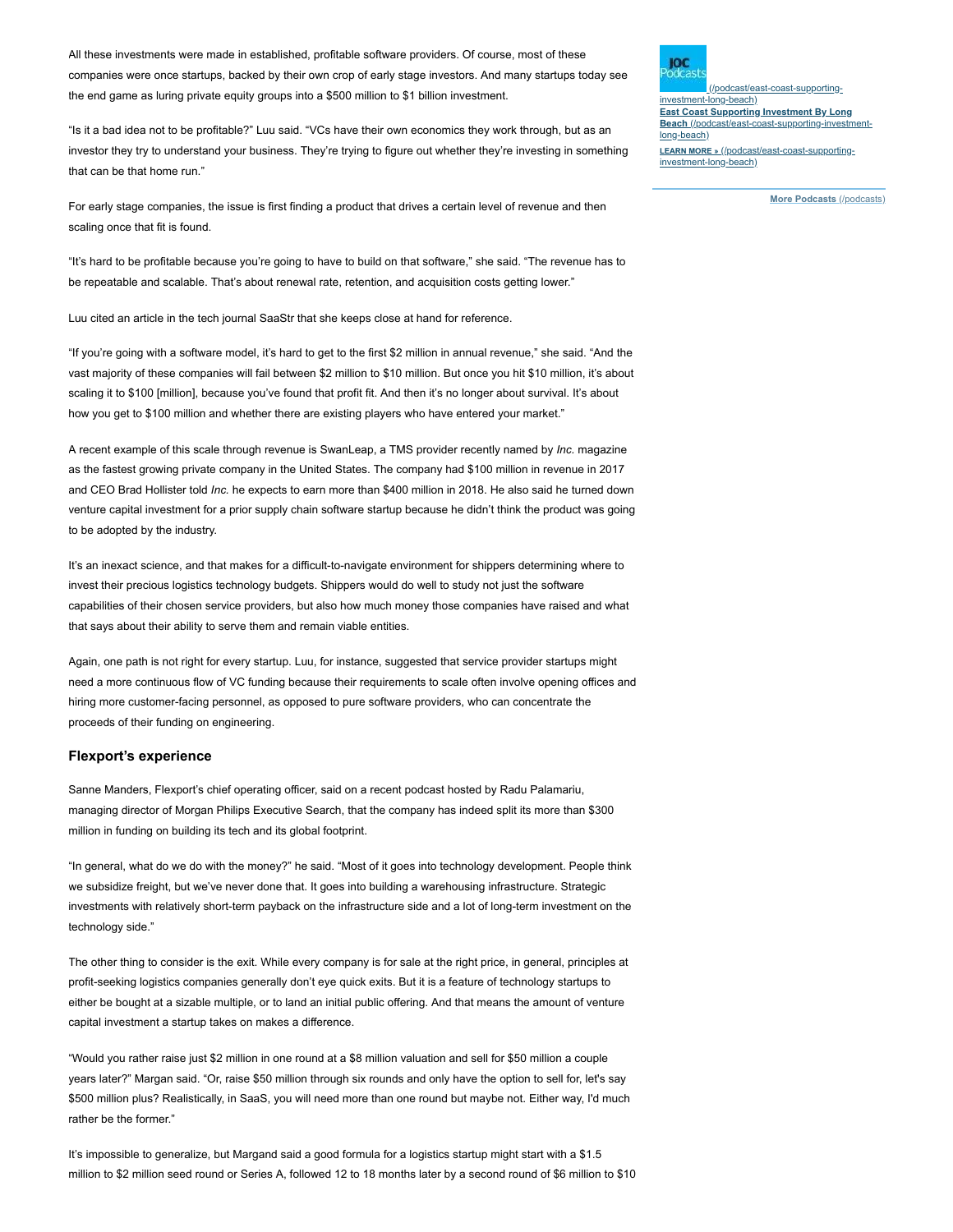*Contact Eric Johnson at [eric.johnson@ihsmarkit.com](mailto:eric.johnson@ihsmarkit.com)* (mailto:eric.johnson@ihsmarkit.com) *and follow him on*

*Twitter: @LogTechEric [\(https://twitter.com/LogTechEric\)](https://twitter.com/LogTechEric).*

**\*\***

## **RELATED STORIES:**

**Blockchain primed to reduce shippers paper costs** (https://www.joc.com/technology/blockchain-primed-reduce-shippers' [paper-costs\\_20180823.html?utm\\_source=JOC&utm\\_medium=content&utm\\_\\_campaign=relatedarticles\)](https://www.joc.com/technology/blockchain-primed-reduce-shippers%E2%80%99-paper-costs_20180823.html?utm_source=JOC&utm_medium=content&utm__campaign=relatedarticles)

## **JOC Blockchain Explainer: Demystifying the buzz for the shipping industry** (https://www.joc.com/technology/joc-

[blockchain-explainer-demystifying-buzz-shipping-industry\\_20180709.html?](https://www.joc.com/technology/joc-blockchain-explainer-demystifying-buzz-shipping-industry_20180709.html?utm_source=JOC&utm_medium=content&utm__campaign=relatedarticles)

utm\_source=JOC&utm\_medium=content&utm\_campaign=relatedarticles)

*Interested in sharing JOC.com [\(http://www.joc.com\)](http://www.joc.com/) [content? Please view our current Copyright and Legal Disclaimer](http://www.joc.com/copyright-and-legal-disclaimer)*

*(http://www.joc.com/copyright-and-legal-disclaimer) information, as well as our Frequently Asked Questions*

*(http://www.joc.com/frequently-asked-questions) [to ensure proper protocol is followed. For any questions, c](http://www.joc.com/frequently-asked-questions)ontact the Customer*

*Support team at our Help link [\(http://www.joc.com/help\)](http://www.joc.com/help).*

[Technology \(/technology\)](https://www.joc.com/technology) [International Logistics \(/international-logistics\)](https://www.joc.com/international-logistics) [International Logistics \(/international-logistics\)](https://www.joc.com/international-logistics) › [Logistics Providers \(/international-logistics/logistics-providers\)](https://www.joc.com/international-logistics/logistics-providers) [International Logistics \(/international-logistics\)](https://www.joc.com/international-logistics) › [Logistics Technology \(/international-logistics/logistics-technology\)](https://www.joc.com/international-logistics/logistics-technology) [North America \(/geography/north-america\)](https://www.joc.com/geography/north-america) [North America \(/geography/north-america\)](https://www.joc.com/geography/north-america) › [United States \(/geography/united-states\)](https://www.joc.com/geography/united-states) [North America \(/geography/north-america\)](https://www.joc.com/geography/north-america) › [United States \(/geography/united-states\)](https://www.joc.com/geography/united-states) › [California \(/geography/california\)](https://www.joc.com/geography/california)

#### **More Breaking Technology News**



(/technology/container[shipping%E2%80%99s-heavy-instant](https://www.joc.com/technology/container-shipping%E2%80%99s-heavy-instant-quote-lift_20180904.html)quote-lift\_20180904.html) **Container lines lag in providing instant quotes** (/technology/container[shipping%E2%80%99s-heavy-instant](https://www.joc.com/technology/container-shipping%E2%80%99s-heavy-instant-quote-lift_20180904.html)quote-lift\_20180904.html)



[\(/technology/blockchain-primed-reduce](https://www.joc.com/technology/blockchain-primed-reduce-shippers%E2%80%99-paper-costs_20180823.html)shippers%E2%80%99-papercosts\_20180823.html) **Blockchain primed to reduce shippers' paper costs** [\(/technology/blockchain-primed-reduce](https://www.joc.com/technology/blockchain-primed-reduce-shippers%E2%80%99-paper-costs_20180823.html)shippers%E2%80%99-papercosts\_20180823.html)



[\(/technology/carriers-embrace-direct-rate](https://www.joc.com/technology/carriers-embrace-direct-rate-feeds-meet-shipper-transparency-demands_20180820.html)feeds-meet-shipper-transparencydemands\_20180820.html) **Carriers embrace direct rate feeds to meet shipper transparency demands** [\(/technology/carriers-embrace-direct-rate](https://www.joc.com/technology/carriers-embrace-direct-rate-feeds-meet-shipper-transparency-demands_20180820.html)feeds-meet-shipper-transparencydemands\_20180820.html)

**Container lines lag in providing instant quotes** [\(/technology/container-shipping%E2%80%99s-heavy-instant-quote](https://www.joc.com/technology/container-shipping%E2%80%99s-heavy-instant-quote-lift_20180904.html)lift\_20180904.html)

**Skepticism of Maersk-IBM's TradeLens hit bigger blockchain questions** (/technology/skepticism-maersk[ibm%E2%80%99s-tradelens-hit-bigger-blockchain-questions\\_20180813.html\)](https://www.joc.com/technology/skepticism-maersk-ibm%E2%80%99s-tradelens-hit-bigger-blockchain-questions_20180813.html) **Convoy and Uber Freight take on US truck brokerage** [\(/technology/convoy-and-uber-freight-take-us-truck](https://www.joc.com/technology/convoy-and-uber-freight-take-us-truck-brokerage_20180208.html)brokerage\_20180208.html)

**Hurdles make blockchain slow burn for container shipping** [\(/technology/blockchain-and-container-shipping-just](https://www.joc.com/technology/blockchain-and-container-shipping-just-beginning-get-know-one-another_20180728.html)beginning-get-know-one-another\_20180728.html)

**JOC Blockchain Explainer: Demystifying the buzz for the shipping industry** (/technology/joc-blockchain[explainer-demystifying-buzz-shipping-industry\\_20180709.html\)](https://www.joc.com/technology/joc-blockchain-explainer-demystifying-buzz-shipping-industry_20180709.html)

**Blockchain primed to reduce shippers' paper costs** [\(/technology/blockchain-primed-reduce-shippers%E2%80%99](https://www.joc.com/technology/blockchain-primed-reduce-shippers%E2%80%99-paper-costs_20180823.html) paper-costs\_20180823.html)

**Carriers embrace direct rate feeds to meet shipper transparency demands** (/technology/carriers-embrace-direct[rate-feeds-meet-shipper-transparency-demands\\_20180820.html\)](https://www.joc.com/technology/carriers-embrace-direct-rate-feeds-meet-shipper-transparency-demands_20180820.html)

**IBM-Maersk blockchain effort builds with nearly 100 users** [\(/technology/ibm-maersk-blockchain-effort-builds-nearly-100](https://www.joc.com/technology/ibm-maersk-blockchain-effort-builds-nearly-100-users_20180809.html) users\_20180809.html)

**Container shipping poised for tech startup transformation** [\(/technology/tech-startups-intent-revolutionizing-container](https://www.joc.com/technology/tech-startups-intent-revolutionizing-container-shipping_20170909.html)shipping\_20170909.html)

**Add comment**